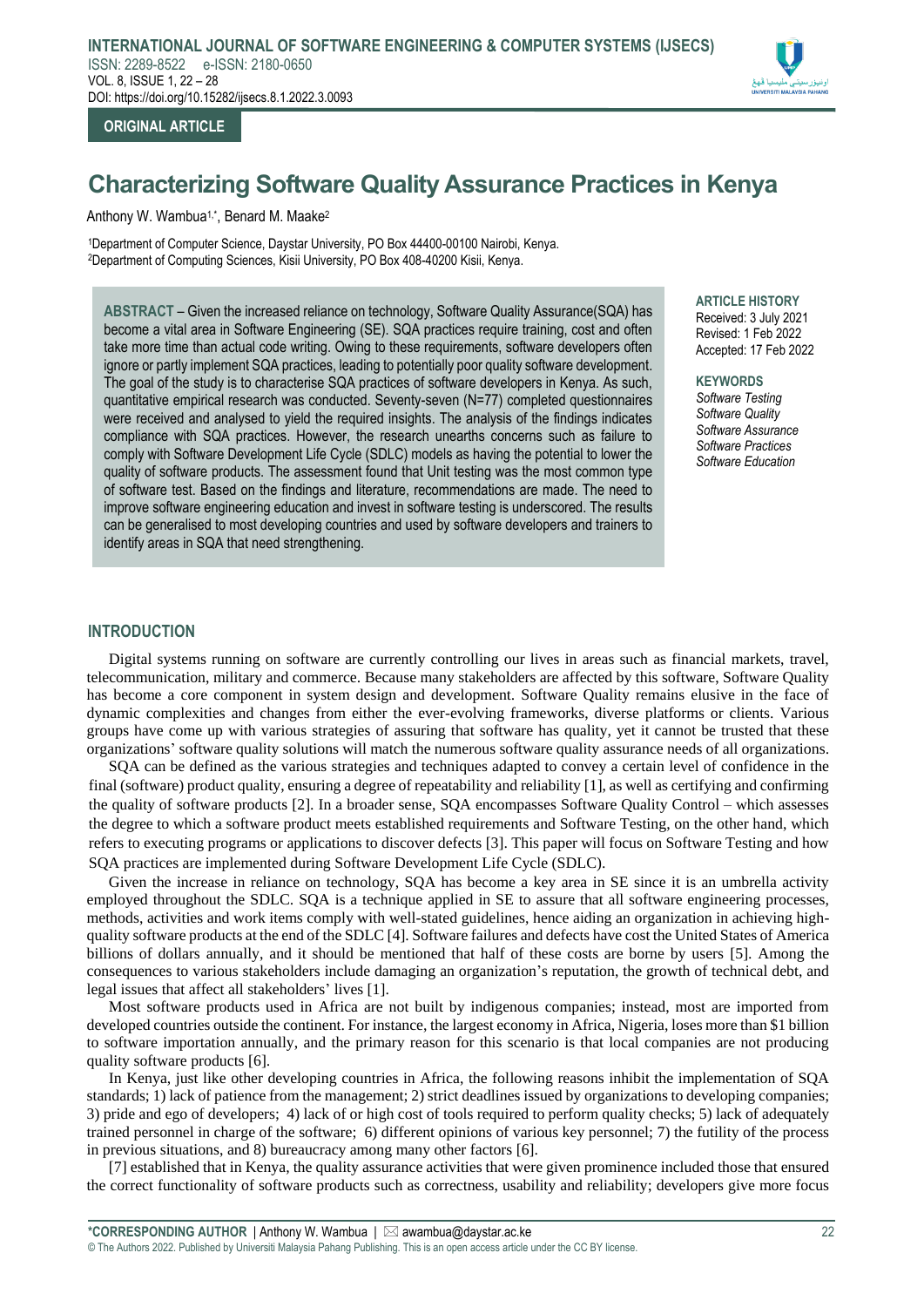to the Functional Requires (FRs) to the pheriphery of Non-Functional Requirements (NFRs) such as security and perfomance and sustainability [8]. Their study further revealed that software quality assurance was regarded as new functionality that required more attention and that lack of resources was the leading obstacle to its realization. Few studies concerning SQA have been done in Kenya, but the software quality ecosystem in developing nations will be used as a yardstick of benchmarking with what is happening in Kenya.

The rest of this paper is organized as follows: the next section presents all information about the related work of this study, followed by the methodology section that presents the tools and techniques used in this research. The research results are then presented, followed by a section that discusses the results of this research; then, finally we make conclusions in the last section of the paper.

#### **RELATED WORK**

A mixed-method survey conducted in Finland majorly focusing on private companies found that most companies carried out automated testing and, majorly, unit testing [9]. [10] surveyed both Brazil and Uruguay to understand practitioners' perceptions towards the use and importance of Software testing practices. Although this study could not confirm or disconfirm the prevalence of unit testing, it found that unit testing, performance, integration, system, acceptance, regression, and exploratory tests were perceived as more critical and prevalently used.

[11] carried out a study in Pakistan, a developing country, to understand testing practices amongst Software developers. The study revealed that most software testing effort was spent on User acceptance testing. The research further revealed that the prevalent SDLC was Agile.

[6] conducted research in Nigeria to determine whether software developing companies were engaging in software quality planning, whether these companies utilized certified standardized processes and procedures, and finally, the challenges causing these companies not to adopt quality practices. It was established that most organizations did not understand what quality standards were and what they entailed. It noted that the activities associated with quality planning were never undertaken. Most organizations admitted the lack of SQA practices due to various organizational problems.

[12] conducted a study to identify whether there are software testing practises in Cameroon and what obstacles were hindering software testing automation. The survey's findings indicated that many organizations do not ensure that tests are done, save the ones done by the developers, and there is a very small percentage of automated tests in many organizations. Finally, it was discovered that most organizations were against test automation since it was perceived as time-consuming and costly to get the tools, implement, design, and maintain the same.

[13] conducted a study to determine the influence of software quality assurance infrastructure on in-house SQA in large government corporations in Kenya. His findings were that government regulations had a minimal effect on ensuring quality assurance. This was due to a lack of clear local policies to support quality assurance and infrastructure to support the in-house development of quality software.

An investigation to find knowledge gaps between practice and education in Software testing by [14] found negative gaps – indicating deficiencies in Software Testing.

## **RESEARCH METHODOLOGY**

The research design follows the Goal, Question, Metric approach [15]; the goal is to understand Kenya's software quality assurance practices. Further, the study partly adopted the guide for surveys in software engineering suggested by [16], [17]. Figure 1 illustrates steps followed in the implementation of the present research.

In particular, the study seeks to address the following research questions

RQ1: What are the profiles of software developers in Kenya?

 The metrics used in creating profiles of software developers included the following; education levels of the developers and whether they are student developers, freelancers, or part of software development teams employed in formal companies. In this research, student developers are developers currently in school – post-secondary schooling, yet involved in commercial software development. On the other hand, freelancers are professional developers who are not employed by any formal company but work on short contracts/projects, primarily online through freelancer.com<sup>1</sup> and upwork.com<sup>2</sup> . The last category of developers work in teams and are employed in formal setups.

RQ2: What Software Development Life Cycles do software developers in Kenya apply?

 To establish the developers' knowledge and use of SDLCs, metrics under this question included the specific SDLCs developers used in their projects and the nature of projects developers worked on - whether they were Web Applications, Mobile Applications.

RQ3: What are the most used and the least used testing levels and techniques in Kenya?

1

<sup>&</sup>lt;sup>1</sup> [Hire Freelancers & Find Freelance Jobs Online | Freelancer](https://www.freelancer.com/)

<sup>&</sup>lt;sup>2</sup> [Upwork | The World's Work Marketplace for Freelancing](https://www.upwork.com/)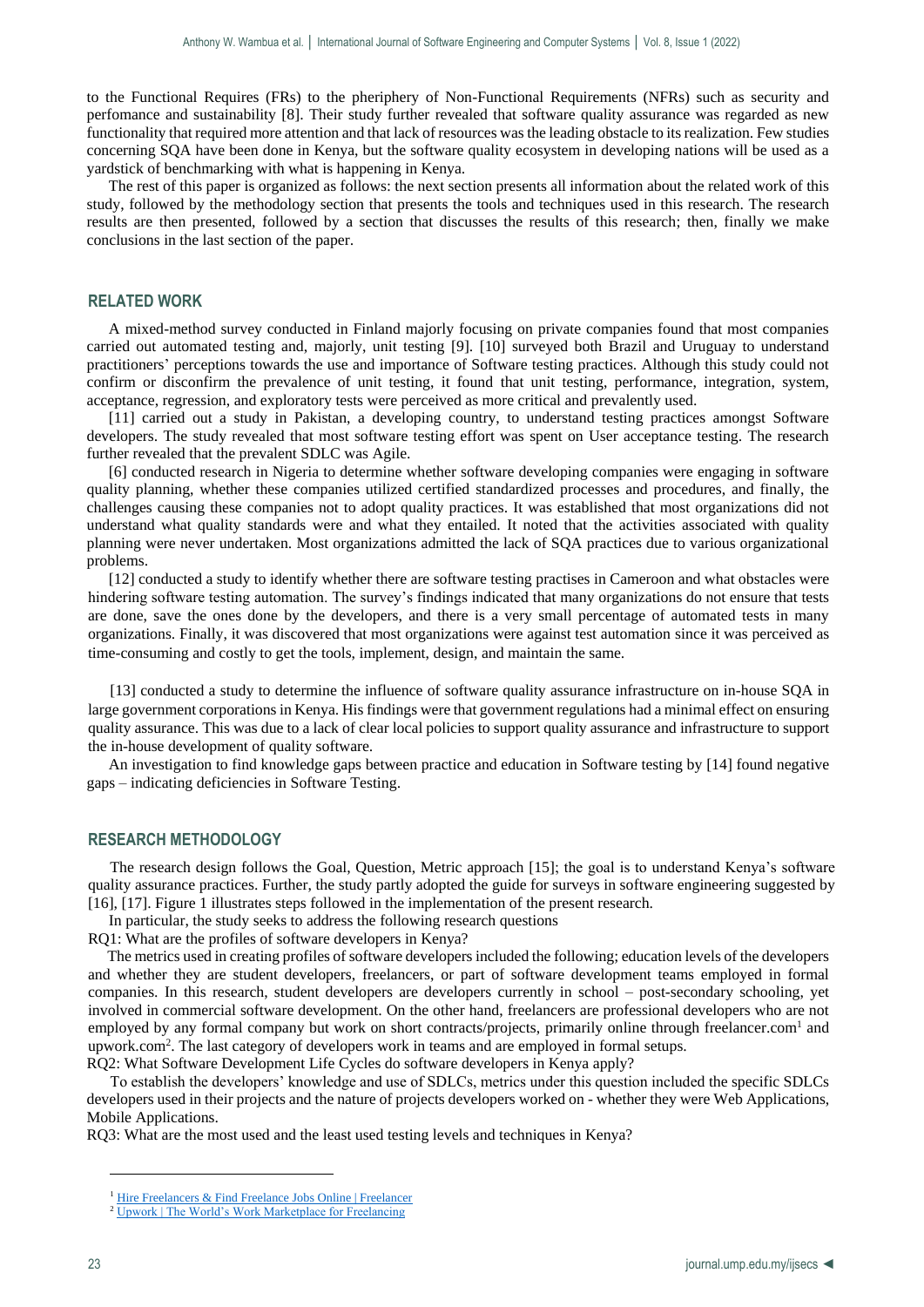To address this research question, the metrics included the testing types and techniques developers employed in their projects.

An empirical qualitative study was designed with the metrics converted into a survey questionnaire and administered online through Google forms. Administering the survey online would help the researcher reach the maximum number of respondents and conform to the restriction of movement enforced by the government to control the spread of the novel coronavirus at the time of data collection. The survey tool was pre-tested with a group of conveniently chosen developers, and their suggestions were incorporated into the questionnaire to improve the clarity of the survey questions.

The target population was software developers in Kenya. Convenience and Snowballing sampling techniques were used to identify the survey respondents. The survey link was posted on Facebook groups for Kenyan developers. Researchers further requested developers to share the link with other developers they knew and who might not be in those Facebook groups.



**Figure 1.** Adopted research methodology

- The planning stage identifies the research goal, target audience, and sampling method.
- Execution involves designing and pre-testing the research tools and managing responses.
- Analysis of data by coding it on the appropriate software.
- Reporting the study's finding

# **RESULTS**

This section presents the results of the survey. Seventy-seven (N=77) completed responses received from the survey were analyzed qualitatively using the SPSS software. Descriptive statistics such as frequencies and tables were used to draw insights that address the research questions.

#### **The research participants profiles (RQ1)**

Of the 77 participants, 36% were students. In addition, 22% were freelancers, while 42% were employed in software development companies and majorly worked in professional teams, as shown in Figure 2.



**Figure 2.** Work status of participants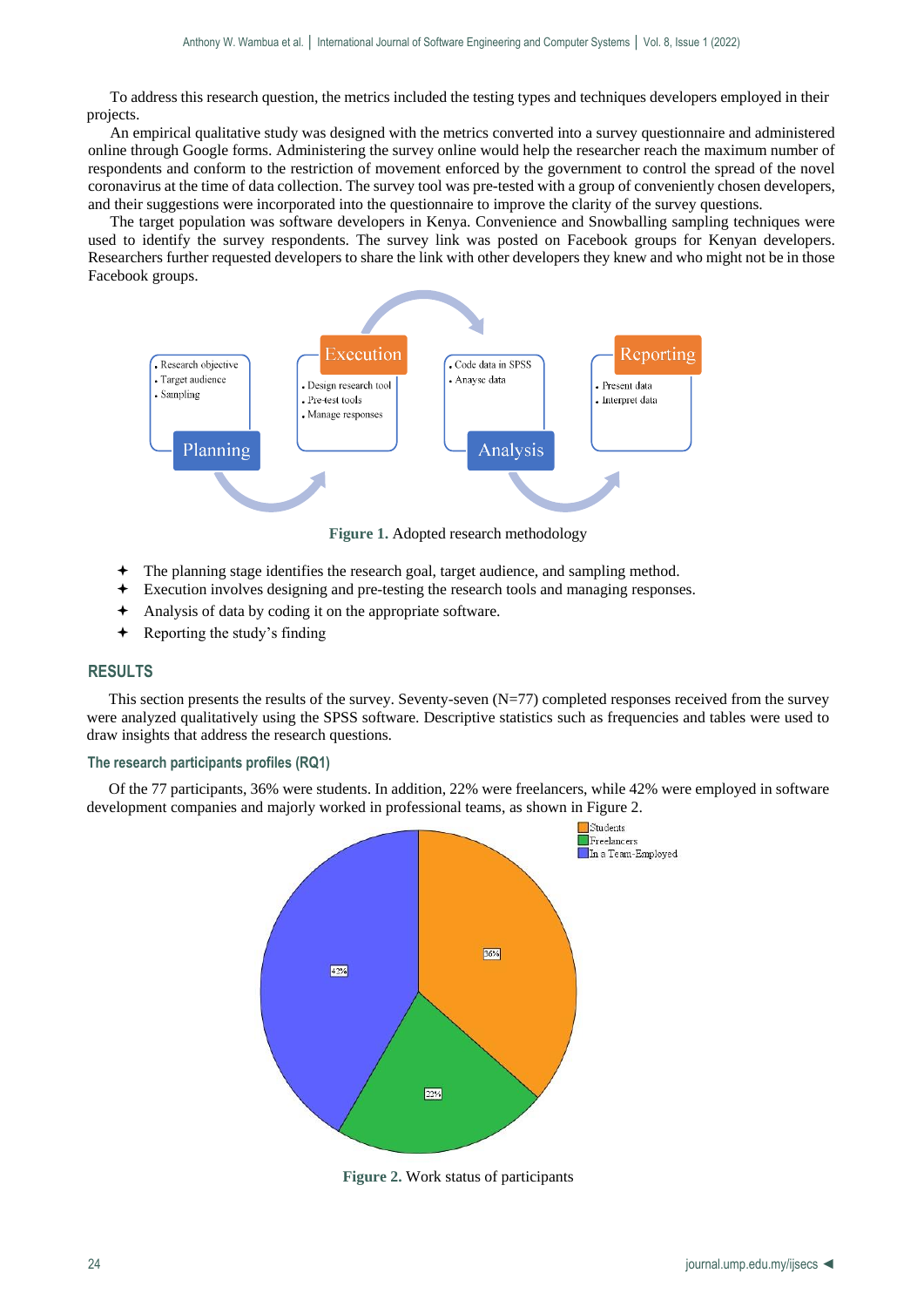Further, to understand the participant education and training in software development, the survey sought to establish the highest level of training that participants had attained. As shown in Figure 3, this study revealed that the majority (79.2%) of the participants had earned an undergraduate degree. 6.5% were master's degree holders; a further 6.5% held a diploma, while Ph.D. holders were only 2.6%. The certificate level had 1.3% of the participants. It was fascinating to note that 3.9% had no formal training in software development but had taught themselves.



**Figure 3.** Education level of participants

#### **Software projects worked on (RQ2)**

The study found that most (28%) of the projects were web applications, followed by backend development at 21.8%. Mobile applications accounted for 15.5%, API development 14.1%, and data science 6.8% of all the handled projects. Distributed computing-related projects were the least handled projects. Table 1 illustrates the projects handled by the survey participants.

|                              | Responses      |         |                  |
|------------------------------|----------------|---------|------------------|
| Nature of Projects           | $\mathbf N$    | Percent | Percent of Cases |
| Web Development              | 63             | 28.6%   | 82.9%            |
| Mobile Development           | 34             | 15.5%   | 44.7%            |
| <b>Back end Development</b>  | 48             | 21.8%   | 63.2%            |
| <b>API</b> Development       | 31             | 14.1%   | 40.8%            |
| Data Science Projects        | 15             | 6.8%    | 19.7%            |
| Cloud Computing              | 7              | 3.2%    | 9.2%             |
| <b>Desktop Applications</b>  | 13             | 5.9%    | 17.1%            |
| <b>Embedded Systems Dvt</b>  | 7              | 3.2%    | 9.2%             |
| <b>Distributed Computing</b> | $\overline{2}$ | .9%     | 2.6%             |
| <b>Total</b>                 | <u>220</u>     | 100.0%  | 289.5%*          |

**Table 1.** Nature of projects handled by respondents.

\*Percentages add up to 289.5%, more than 100% since participants could choose more than one option in the multi-response survey question**.**

A probe into the Software Development Life Cycles (SDLCs) applied by the software developers revealed that most (45.5%) were using Agile Methodologies. 15.6% still use the Waterfall Model. Of threat to Software Quality Assurance (SQA) is the 16.9% of participants who do not use any SDLC. 11.7% are not aware that such methodologies exist, while 5.2% are aware of the existence of the SDLC but do not use them. Figure 4 shows the SDLCs utilization by the survey participants.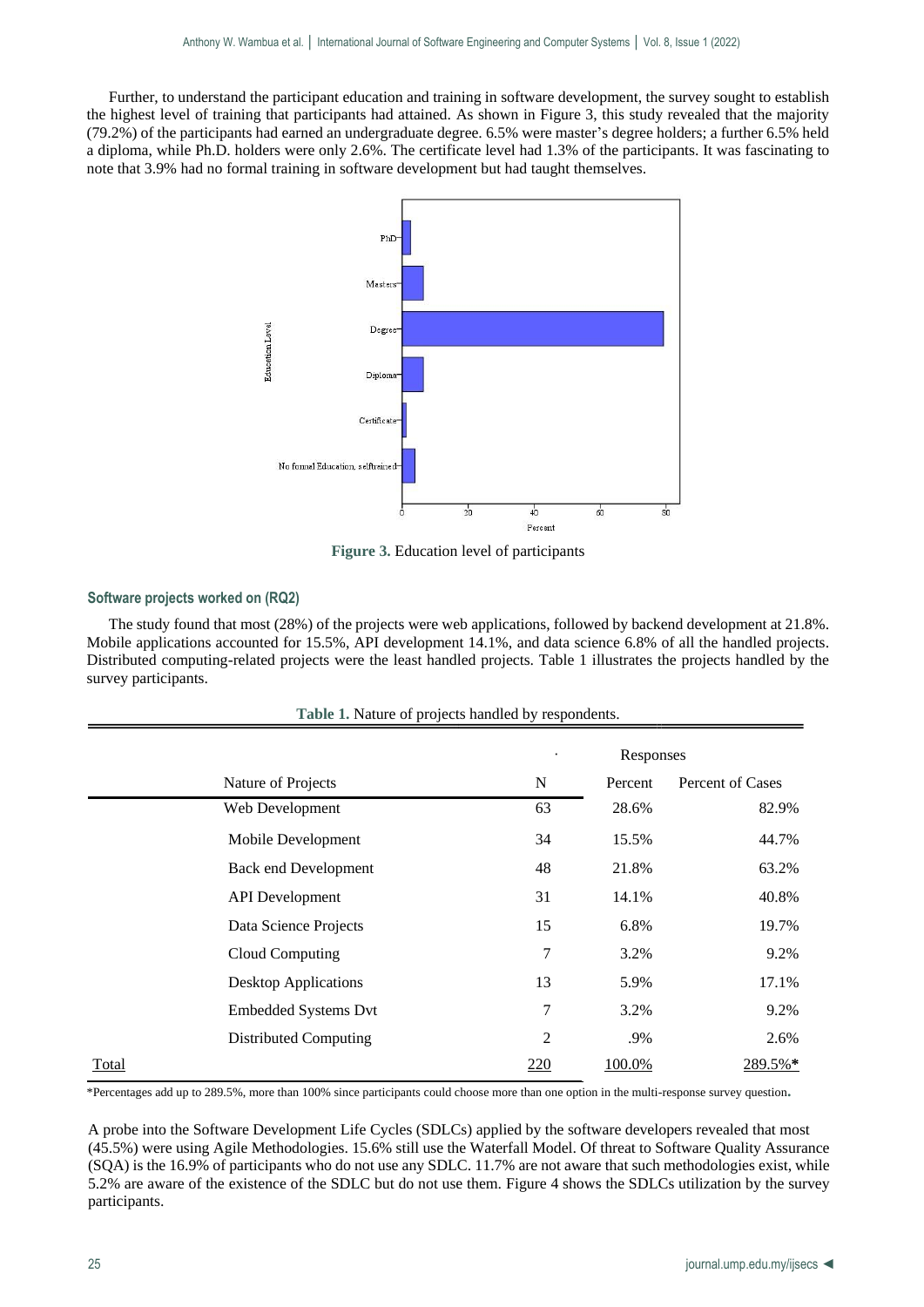

**Figure 4.** Software Development Life Cycle (SDLC) used by participants

## **Software Testing Levels and Techniques (RQ3)**

The research sought to establish software testing levels and techniques employed by software developers in Kenya. As depicted in Table 2, the study observed that the most common (20.1%) testing level was Unit testing, followed by System testing 15.1%. The least performed type of testing was Security testing at 8.1%.

|                                | Responses |         |                  |
|--------------------------------|-----------|---------|------------------|
|                                | N         | Percent | Percent of Cases |
| Unit Testing                   | 55        | 20.1%   | 71.4%            |
| <b>Integrated Testing</b>      | 33        | 12.1%   | 42.9%            |
| <b>System Testing</b>          | 41        | 15.0%   | 53.2%            |
| <b>User Acceptance Testing</b> | 38        | 13.9%   | 49.4%            |
| <b>Usability Testing</b>       | 25        | 9.2%    | 32.5%            |
| <b>Security Testing</b>        | 22        | 8.1%    | 28.6%            |
| <b>Compatibility Testing</b>   | 27        | 9.9%    | 35.1%            |
| Performance Testing            | 32        | 11.7%   | 41.6%            |
| <b>Total</b>                   | 273       | 100.0%  | 354.5%           |

**Table 2.** Levels and Types of testing

\*Percentages add up to 354.5%, more than 100% since participants were allowed to choose more than one option in the multi-response survey question.

## **DISCUSSION**

This research aims to characterize the Software Quality Assurance(SQA) practices amongst Kenyan software developers.

RQ1: Most developers have formal training related to Software Development. 85.7% hold at least an undergraduate degree, those holding a diploma, a certificate or formerly untrained are few (14.3%). In this study [5], weak software developers who do not have a background understanding of SDLCs are identified as a significant problem in improving software quality. The study observes that some developers have a non-computer science background and take short programming courses. The paper notes that 36% of the developers are students. While this is exciting, Higher Education Institutions (HEI) have a crucial role in ensuring student developers produce quality software. Software Engineering Education (SEE) continues to receive the attention of researchers. The focus is to make sure SEE aligns with current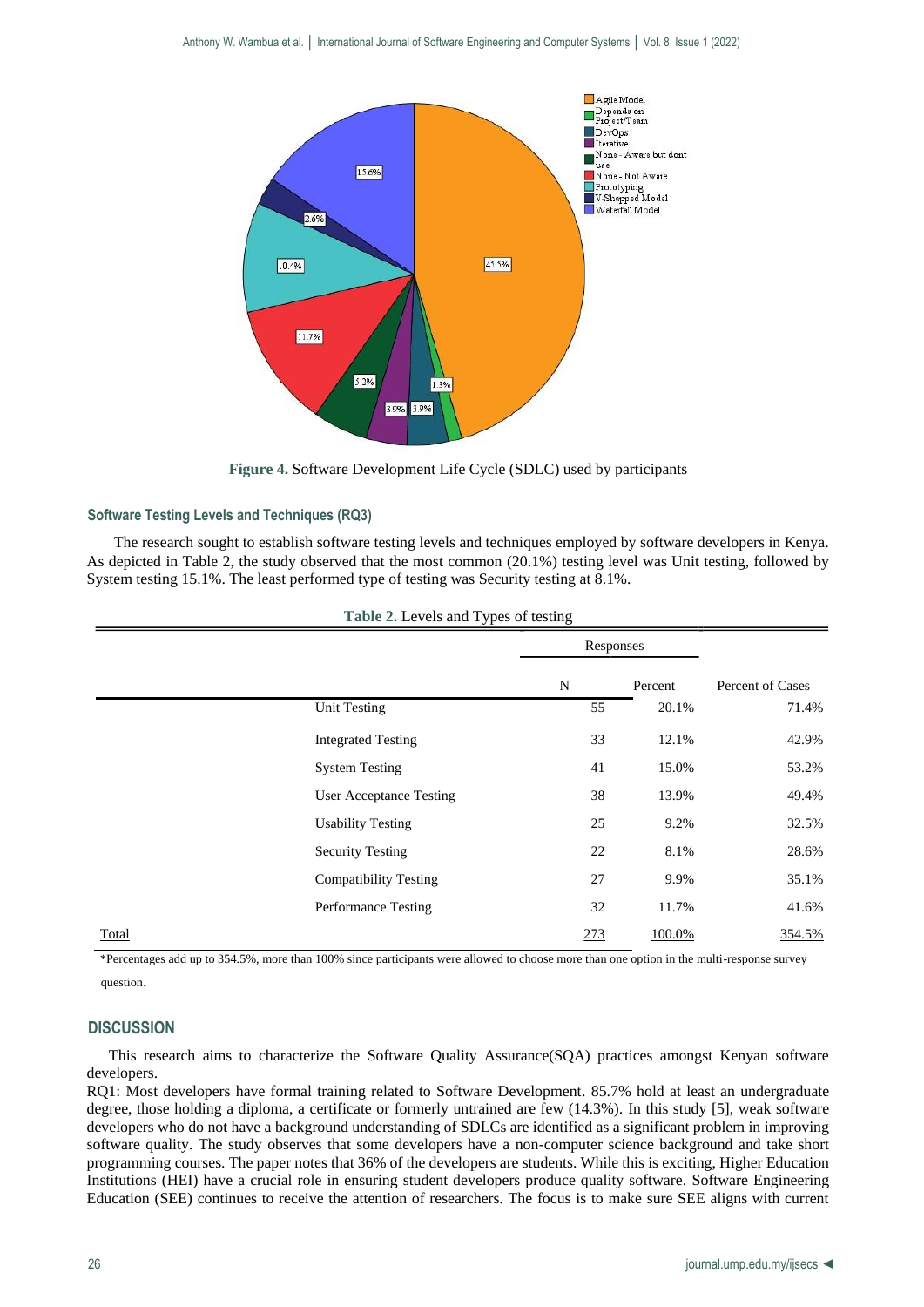software engineering practices. Even with such attention, research continues to record major gaps in SEE. There is a dire need to introduce pragramatic software testing within CS curriculum, not as an elective but as part of SE course [18]. Authors in [19] surveyed Computer Science senior projects and established they mostly followed the Waterfall model and not the Agile Methodologies widely adopted as the industry standard. Educators and practitioners have to come together to design software engineering curriculums that address industry needs [20]. The project-based learning approach also helps expose learners to a real project development experience.

22% of the developers are freelancers. In Finland, a study [21] showed that software developers turned freelance due to perceived autonomy and fair payment factors. Such a trend is expected to continue and is reflected in our findings. There are implications on Software Quality as formal companies provide expertise and resources for thorough software testing. Companies that employ freelancers ought to have a more robust SQA mechanism since freelancers are more likely not to have software testing teams in place; they focus on the functional aspect of the software.

RQ2: Our study further established that most developers work on Web applications and that the most prevalent SDLCs are the Agile Methodologies. Authors in [22] carried out a survey in North America that agrees with our finding on the prevalence of Agile Methodologies. Web applications can be accessed from different devices, locations, and many users. These benefits explain their prevalence but also the reasons for which such applications need more security.

 RQ3: Lastly, the present research shows that Unit Testing is the most common one while Security Testing was the least conducted. We note that emphasis is made on functional tests over non-functional tests. Our findings contradict the findings by [11] conducted in Pakistan and established that the User acceptance test was the most performed. Most projects handled are Web applications, yet the least type of testing conducted is Security Testing raises significant concerns. The ubiquitous nature of Web Applications makes them a prime target for hackers.

#### **Adoption of Agile Methodologies**

Even though the research revealed that most developers had adopted Agile Methodologies, traditional SDLCs such as Waterfall, V-Shaped, and Iterative models were still prevalent. Traditional SDLCs focus on processes and documentation, and the significant drawback is that testing cannot begin until coding is done [23], potentially compromising the quality of the software products. Agile Methodologies models like Extreme Programming (XP), Scrum, Test-Driven Development (TDD), Dynamic System Development Model (DSDM), Feature Driven Development (FDD), and Crystal methods are recommended. Agile Software Development (ASD) methodologies are adaptive and focus on collaboration, allowing high-quality software development in iterations and increments within a specified time limit [24] and prioritizing users [25]. Testing can be done at every iteration, and thus ASD methodologies produce highquality software SEE should begin to focus on this. Capstone projects for students should apply Agile Methodologies.

#### **Non-functional software testing**

Non-functional testing focuses on Non-Functional Requirements (NFRs) of a software product, while functional testing only focuses on Functional Requirements (FRs). Non-Functional Requirement tests include Usability tests, Performance tests, Compatibility tests, and Security tests. Authors in [26] observed that such tests had been deemphasized as they were perceived as low risk. Our results confirm that the non-functional tests are the least performed than the functional tests. According to [27], a cultural mindset change on the software developer's side was necessary to prioritize non-functional tests.

#### **CONCLUSION AND FUTURE WORK**

The present research makes the first attempt to characterize Software Quality Assurance (SQA) practices for software developers in Kenya. The study explored the profiles of software developers, their management of software projects concerned with quality assurance, and software test types, levels, and techniques used by Kenyan software developers. The research revealed an invigorating situation where most software developers use SDLC methodology to manage their projects. A trend towards the use of Agile Methodology was also noted. Further, the survey establishes that most developers hold an undergraduate degree relevant to Software Engineering and are employed and part of a software development team. This paper witnesses that developers carry out software tests and that Unit testing is the most common form of testing. Given the critical role of SQA in Software Engineering, the paper makes recommendations on improvement in areas such as full compliance to SDLCs, increased security, and usability testing.

In the future, at-scale research is proposed in Kenya and other developing countries; the study should also look into (1) the test tools used in software testing, (2) the extent of software testing automation, (3) budgets allocated to software quality assurance, (4) time and effort assigned to software testing, (5) whether or not software developers have additional training in software quality assurance (6) the stages in SDLC where software testing is carried out.